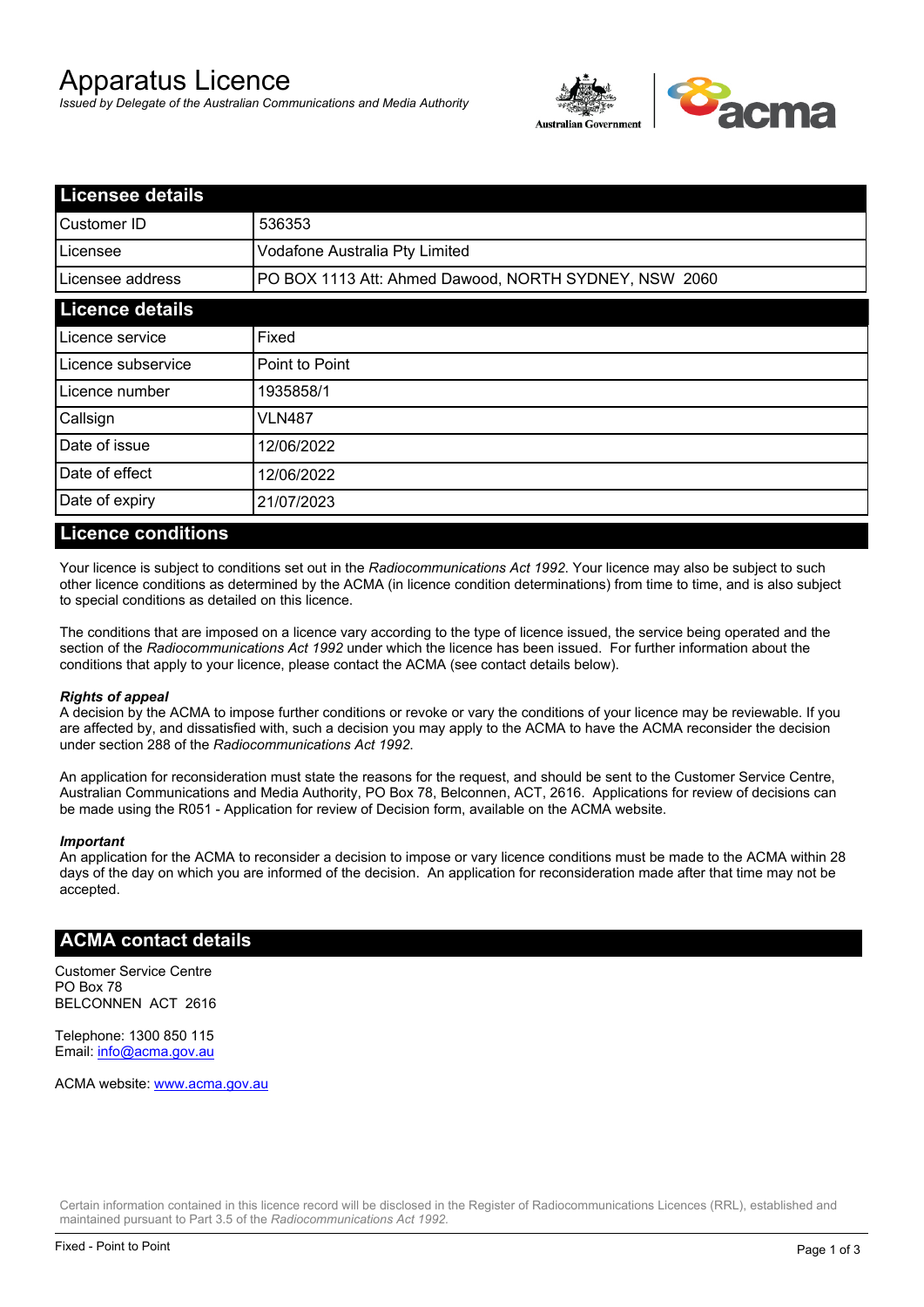# **Advisory Notes applying to licence no.: 1935858/1**

Conditions applicable to the operation of Point to Point station(s) authorised under this licence can be found in the Radiocommunications Licence Conditions (Apparatus Licence) Determination and the Radiocommunications Licence Conditions (Fixed Licence) Determination, the 'fixed licence lcd'. Copies of these determinations are available from the ACMA and from the ACMA home page (www.acma.gov.au).